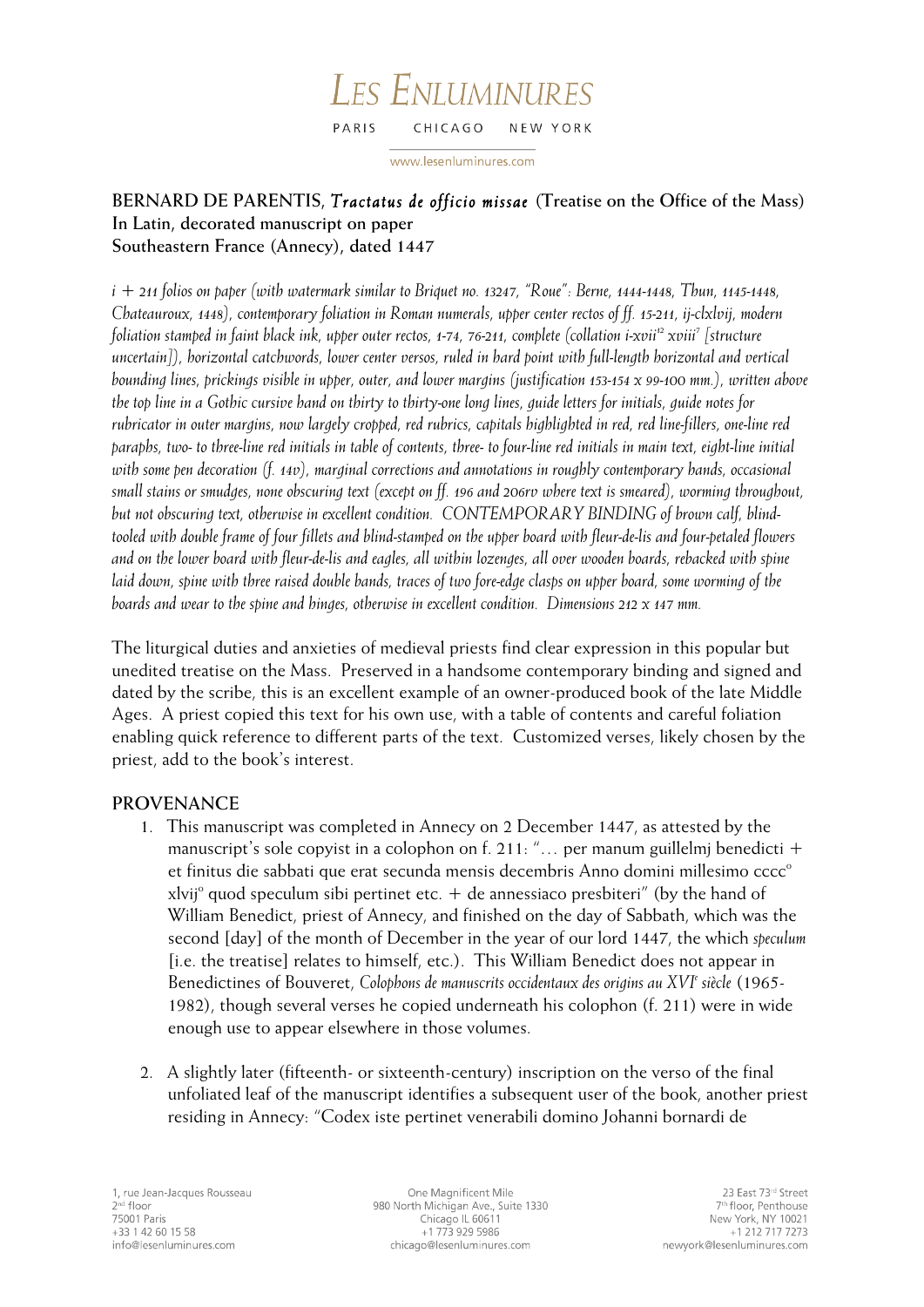annessiaco presbitero" (This book concerns [belongs to] the venerable master John Bornard, priest of Annecy).

### **TEXT**

ff. 1-14, incipit, "Ad euidenciam maiorem eorum que secuntur pono hic tabulam titulorum questionum ... Est sic finitur tabula huius libri ad honorem dei et domini nostri ihesu christi Amen, Clxlvij";

Table of contents keyed to original foliation.

f. 14, incipit, "Viscera munda para qui pasci queris in ara ... Qui capit indigne diro cruciabit igne";

Fourteen verses on the Eucharist. Some of these appear elsewhere (for example, the first six lines are all found in a poem on the sacrament of the Eucharist printed in Blume and Dreves, 1898, p. 114), but their combination here appears to be unique.

ff. 14v-211, incipit, "QUoniam clamitat sapiens quod perscrutator maiestatis opprimetur a gloria ... non ambulat in tenebris sed habebit perpetuum lumen uite. Quod nobis concedat dei filius benedictus Amen," *Explicit tertia pars huius operis principalis et per consequens totum opus gratias agamus deo completo labore meo. Explicit speculum ecclesie scriptus per manum guillelmj benedicti + et finitus die sabbati que erat secunda mensis decembris Anno domini millesimo cccco xlvijo quod speculum sibi pertinet etc. + de annessiaco presbiteri. Qui scripsit scribat semper cum domino uiuat / Dextram scriptoris seruet deus omnibus horis / Istum scriptorem faciat deus meliorem / Detur pro pena scriptoris Aue maria. Deo gracias Amen. Idem guillelmus benedictus presbiter*.

The *Tractatio de officio missae (*Treatise on the Office of the Mass*)*, also known as the *Lilium missae (*Lily of the Mass*)*, was written in Albi, France, between 1340 and 1342 by Bernard de Parentis (fl. 1325-1343), a Dominican friar from Orthez, in Southwestern France, and a master of theology at the University of Toulouse. Bernard dedicated this text to Peytavin de Montesquieu, bishop of Albi (1339-1350).

A secular priest produced this complete copy of the *Treatise* in its entirety for his own use. The priest identified himself in a lengthy colophon at the end of the volume, incorporating multiple verses common to medieval colophons on the spiritual value of scribal labor. His apparent interest in verse also surfaces earlier in the volume where he copied a set of customized verses on the Eucharist.

Though very popular in the Middle Ages and beyond, Bernard's *Treatise* has never been edited critically. The text survives in over eighty manuscript copies; Kaeppeli lists 81 manuscripts (1970, no. 643, pp. 230-232), all in European institutional repositories, and Kaeppeli's list includes neither the present manuscript nor former Les Enluminures, TM 205, which contains a nearly complete copy of the *Treatise*. The *Treatise* was first printed in 1478 in Zaragoza (GW no. M29439), and at least four subsequent fifteenth-century editions attest to an ongoing late medieval interest in the text (GW nos. M29413, M29429-M29430, M29432). Even so, manuscript copies of the *Treatise* are relatively rare on the market (the Schoenberg Database lists